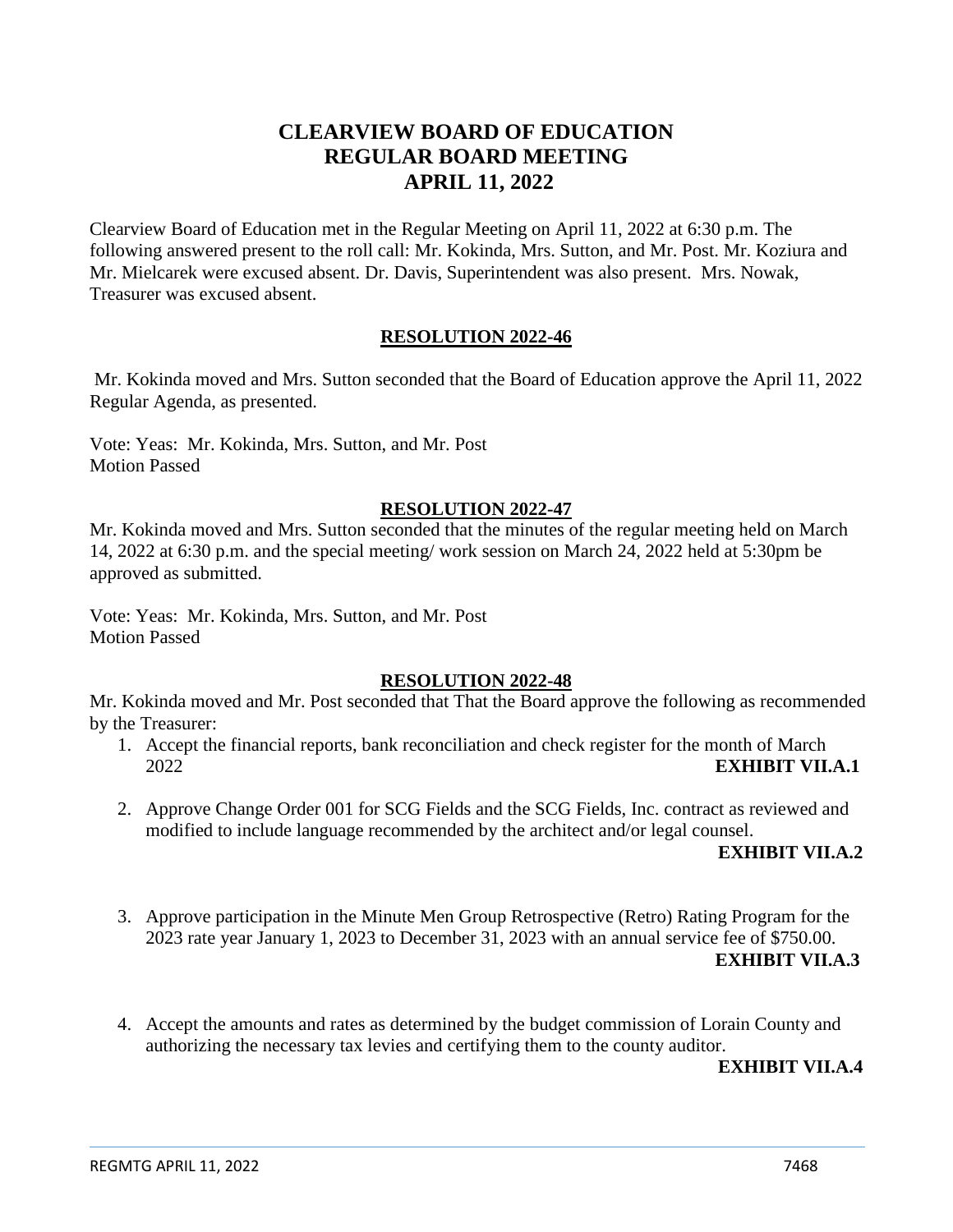5. Approve the renewal of the Weswurd LLC contract for Medicaid services as they relate to the Medicaid School Program for July 1, 2022 through June 30, 2023 at an annual cost of \$3,420.00; same annual fee as FY21.

### **EXHIBIT VII.A.5**

6. Approve the multi-service agreement with the Educational Service Center of Lorain County for the 2022-2023 school year.

### **EXHIBIT VII.A.6**

7. Approve the service agreement for the 2021-2022 school year with Insight Behavioral Consulting, Inc., operating an educational institution known as Insight Academy.

### **EXHIBIT VII.A.7**

8. Approve the sale of a Field Top Dresser, Year 2000 Make Turfco METE-R-MATIC lll, Model F12D, through the GovDeals auction site**.**

### **EXHIBITS VII.A.8**

9. Approve the builder's risk insurance policy in the amount of \$2,727.00 through Federal Insurance Co. underwritten through Chubb. **EXHIBIT VII.A.9**

| 10. Approve the "Then and Now" Certificates over \$3000.00 |                |           |
|------------------------------------------------------------|----------------|-----------|
| Vendor                                                     | Purchase Order | Amount    |
| Ohio Schools Council Gas                                   | P.O.56410      | \$3056.00 |

Vote: Yeas: Mr. Kokinda, Mr. Post, and Mrs. Sutton Motion Passed

### **RESOLUTION 2022-49**

Mr. Kokinda moved and Mrs. Sutton seconded that the Board approve the following personnel actions for the 2021-2022 school year, as stated, in accordance with board policy and/or the negotiated agreements to which the actions apply, as recommended by the Superintendent

# **CERTIFIED**

Home Instruction Tutor **NICHOLAS DIMACCHIA**

Non-renewal of One – Year contracts for; Retired-Rehired Employees and Tutors at the conclusion of the 2021-2022 school year.

**JOHN SZALAY,** Durling Middle School Science Teacher (Retired-Rehired) **TAMMY SAN FELIPPO**, Clearview Local Schools ESL Tutor, 7.5 hrs. per day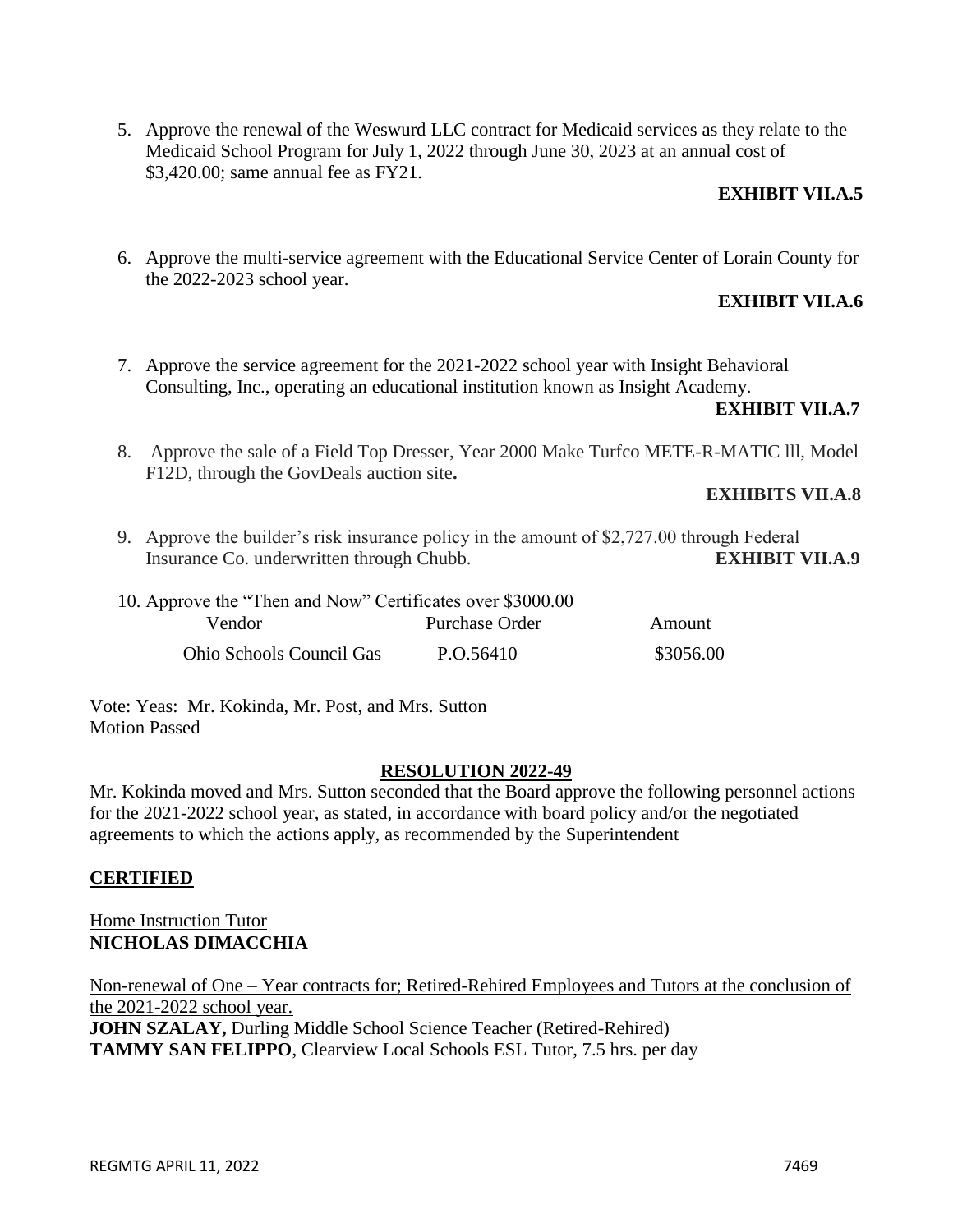# **CLASSIFIED**

**KAYLA ROMAN**, Personal Attendant, Murray Ridge, "As Needed" One Year Limited Contract, 3.5 hrs., per day, Step "0" on the negotiated salary schedule, 178- day calendar prorated with an effective date of 3/28/2022

**LAURA VAN DYKE,** Cleaner, Vincent Elementary School, One Year Limited Contract, 5 hrs. per day, Step, "0" on the negotiated salary schedule, 187- day calendar prorated with an effective date of 3/30/2022.

2<sup>nd</sup> Year Probationary Contract **EDWIN BENEJAN,** Cleaner, Clearview High School, effective 11/2/2021 **LAURIE GRESCO,** Cleaner, Clearview High School, effective 5/26/2022

Continuing Contract **PETE REWAK,** Bus Monitor, effective 1/17/2022

Supplemental **TONJA HANIBAL,** Assistant Softball Coach, 21-22 Season **ANGELO CRUZ**, Assistant Baseball Coach, 21-22 Season

Seasonal Maintenance Workers **WILSON MELENDEZ, DENNIS PIHLBLAD,** from 4/11/2022 – 11/5/2022, as needed, on a day to day basis, not to exceed 29 hours per week, at a rate of \$10 an hour.

Non-renewal of "As Needed" Personnel as listed at the conclusion of the 2021-2022 school year. **MELINDA CARRERO**, Personal Attendant **KELSIE JUSTICE,** Bus Monitor **JENNIFER KOONS**, Personal Attendant **GILBERTO LLORENS**, Bus Driver **KAYLA ROMAN,** Personal Attendant- Murray Ridge

Resignation **ISAIAH GRADY-NORMAN,** Cleaner, Vincent Elementary School, Effective 3/22/2022 **SAMANTHA McCARTNEY,** Cleaner Vincent Elementary School, Effective 3/22/2022 **LAURA VAN DYKE,** Lunch/ Study Hall Monitor, Clearview High School, Effective 3/29/2022

Vote: Yeas: Mr. Kokinda, Mrs. Sutton, and Mr. Post Motion Passed

### **RESOLUTION 2022-50**

Mr. Kokinda moved and Mr. Post seconded that the Board approve the following personnel actions for the 2022-2023 school year, as stated in accordance with board policy and/ or the negotiated agreements to which the actions apply, as recommended by the Superintendent.

# **CERTIFIED**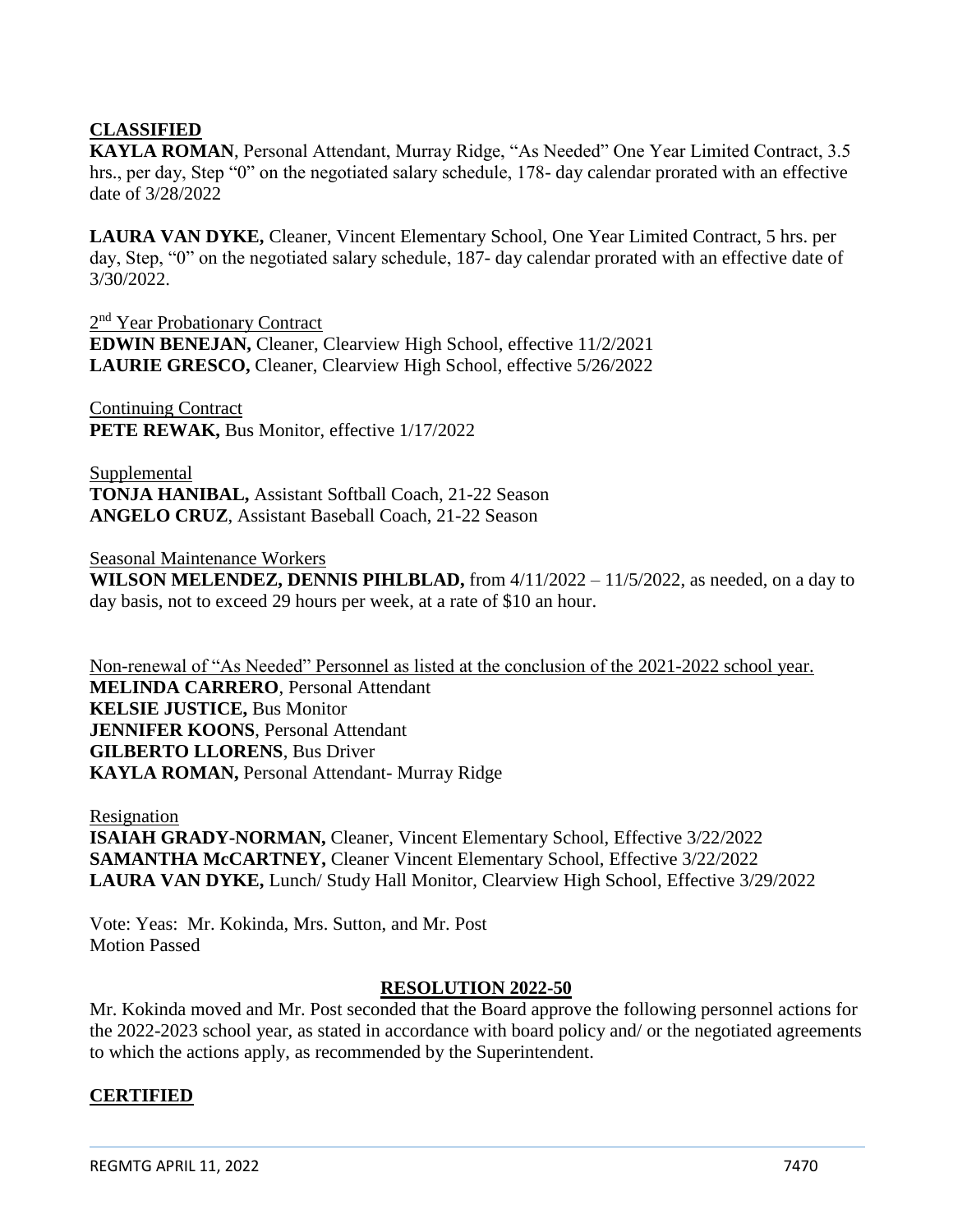One Year Contracts

**HALEY BEDNARSKI, DOUG BENZEL, DENISE BEVINS, PATRICK BRAY, CASSIDY BYHAM, ROSANNA DARBY, THOMASINA DRYDEN, TIFFANY DUKE, HOPE EVANS, KELLIE FAUBLE ALSTON, JULIA FEICKS, VERONICA FEICKS, FISHER AUREA (.5), SYDNEY FLASK, LAURA GOLAK, NATALIE HANNA, ANDREW HOLLAND, SAMANTHA HULL, WENDIE HUTSENPILLER, MILES JONES, ELIZABETH KATTERLE, MOLLY KLONK, ELIZABETH KRAJCIK, JESSICA MAZELIS, HOLLY MILLER- MORAG, PAULA PHILLIPS, MEAGHAN PREBUL, ALEXANDER RITTER, KELLY SCHENK, ANDREANA SCHROEDER, HOLLIE SLOBODA, JENNIFER SMERCINA, KARRIE STAFFORD, JOSEPH STRADER, TAYLOR SUTTON, CHAD SZALAY, SARAH SZCZEPANSKI, JACOB WARD, JACOB WATKIN, KEITH WHITMAN**

Two Year Contract **JIMMY CALHOUN**

Extended Days **NATTALIE HANNA-**10 Days (Guidance) **CAROLYN KAZEL-** 10 Days (Guidance) **JOAN KEPPLER-**10 Days (Guidance)

Vote: Yeas: Mr. Kokinda, Mr. Post, and Mrs. Sutton Motion Passed

# **RESOLUTION 2022-51**

Mr. Kokinda moved and Mr. Post seconded that the board approve following fields trip requests.

- 1. Marie Ternes and Scott Sloboda to take CBI students and US History students (total of 50 with 4 chaperones) to the Henry Ford Museum on March 24, 2022 via private charter bus utilizing CBI funds.
- 2. Marie Ternes and George Wachowiak to take the Class of 2022 (27 students and chaperones) on a Class Trip to Williamsburg, VA/ Virginia Beach, VA April 5-8, 2022 via private charter.

Vote: Yeas: Mr. Kokinda, Mr. Post, and Mrs. Sutton Motion Passed

### **RESOLUTION 2022-52**

Mr. Kokinda moved and Mr. Post seconded that the Board approve the 2022-2023 Clearview High School Course Selection Guide.

**EXHIBIT XI.E**

Vote: Yeas: Mr. Kokinda, Mr. Post, and Mrs. Sutton Motion Passed